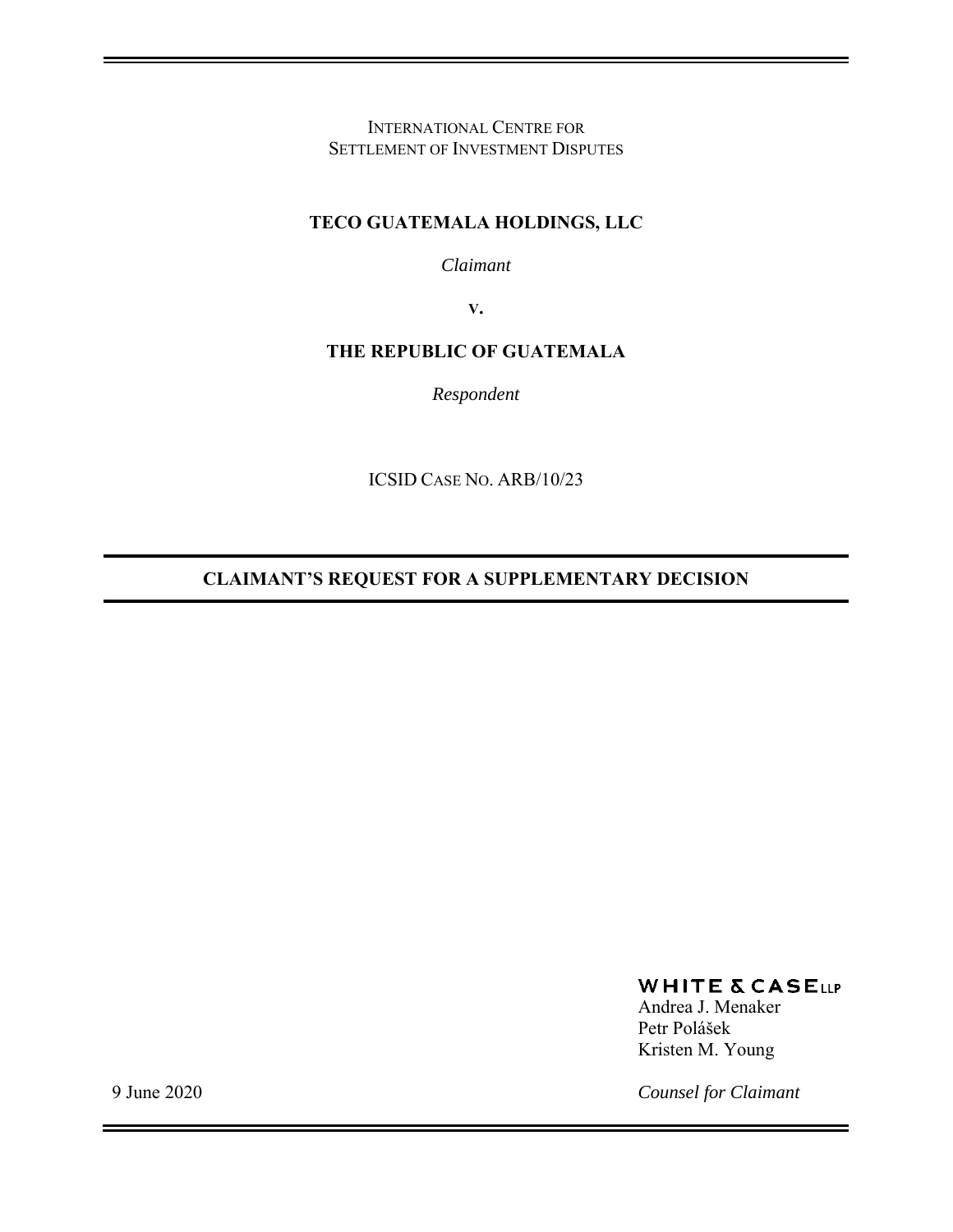1. In accordance with Article 49(2) of the ICSID Convention and Rule 49 of the ICSID Arbitration Rules, Claimant TECO Guatemala Holdings, LLC ("TECO" or "Claimant") hereby respectfully submits this request for a supplementary decision of the award rendered by the Tribunal on 13 May 2020 in the resubmission proceeding in *TECO Guatemala Holdings, LLC v. Republic of Guatemala*, ICSID Case No.  $ARB/10/23$  (the "Award").<sup>1</sup> This request arises out of the Tribunal's omission to rule upon the matter of interest with respect to the award to Claimant of 75 percent of the costs it incurred more than seven years ago in connection with the original arbitration (the "Original Arbitration"), which resulted in the original award rendered on 19 December 2013 (the "Original Award").2

2. Article 49(2) of the ICSID Convention provides in relevant part:

"The Tribunal upon the request of a party made within 45 days after the date on which the award was rendered may after notice to the other party decide any question which it had omitted to decide in the award  $\dots$ ."<sup>3</sup>

3. As Professor Schreuer has observed, the "inadvertent omission of an item in the calculation of damages or a factor determining costs" are among the typical examples of omissions warranting a supplementary decision.4 In *Pac Rim v. El Salvador*, for example, the tribunal acknowledged that it had "inadvertently overlooked" a claim for post-award interest on the respondent's costs "in listing and addressing the interest issues."<sup>5</sup> Observing that it considered it "appropriate to decide the Respondent's Request summarily, without addressing all the submissions made by the Parties,"<sup>6</sup> the tribunal proceeded to award the respondent interest on

1

<sup>&</sup>lt;sup>1</sup> This Request is accompanied by a US\$ 10,000 filing fee, in accordance with ICSID's 1 January 2019 Schedule of Fees.

 $2$  The Parties in the original arbitration filed their submissions on costs and replies thereto on 24 July 2013 and on 7 August 2013, respectively (*see* Original Award ¶¶ 76-77), and Claimant incurred the vast majority of its fees and expenses in the original arbitration earlier than these dates. *See, e.g.*, Original Award ¶¶ 61-75 (indicating that the hearing was held on 21 and 22 January 2013 and on 1, 8, and 9 March 2013, followed by the submission of post-hearing briefs and post-hearing replies).

<sup>&</sup>lt;sup>3</sup> ICSID Convention, Art. 49(2).

<sup>4</sup> Christoph H. Schreuer et al., *The ICSID Convention: A Commentary* 853 (2009).

<sup>5</sup> *Pac Rim Cayman, LLC v. Republic of El Salvador*, ICSID Case No. ARB/09/12, Decision on the Respondent's Request for a Supplementary Decision, 28 Mar. 2017 ¶ 1.16.

<sup>6</sup> *Pac Rim Cayman, LLC v. Republic of El Salvador*, ICSID Case No. ARB/09/12, Decision on the Respondent's Request for a Supplementary Decision, 28 Mar. 2017 ¶ 1.15.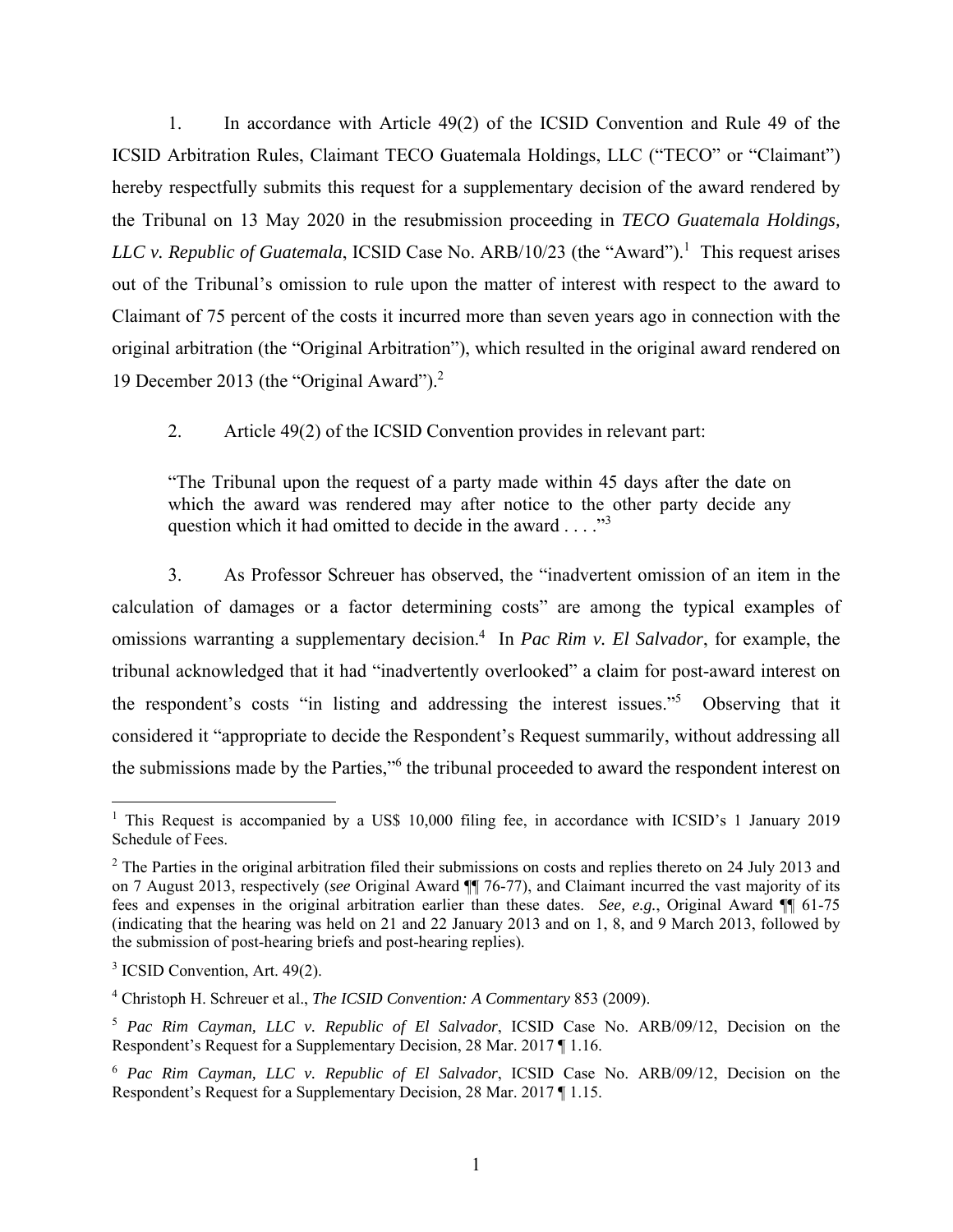its legal costs by way of a supplementary decision rendered within four months of the respondent's supplementation request.7

4. Here, Claimant expressly requested in its resubmission Memorial that the Tribunal "order Respondent to bear all of Claimant's costs incurred in the Original Arbitration, or, at a minimum, 75 percent of Claimant's costs incurred in the Original Arbitration, as set forth in the chart below, *plus interest from the date of the Award in the Original Arbitration*."8 Claimant reiterated this request in its resubmission Reply, stating that "the Tribunal should order Guatemala to bear all of TECO's costs incurred in the Original Arbitration, or, at a minimum, 75 percent of its costs, *plus interest from the date of the Award in the Original Arbitration*."9 In short, Claimant repeatedly and unequivocally submitted to the Tribunal a claim for an award of interest upon the costs it incurred in the Original Arbitration running from the date of the Original Award.

5. In the Award, the Tribunal found that Claimant "largely succeeded in its claims"<sup>10</sup> and ruled that "Respondent shall bear its own costs and *reimburse 75% of Claimant's costs*, including its contribution to the costs and expenses incurred by ICSID, arising in the proceedings before the Original Tribunal."<sup>11</sup> Elsewhere in the Award, the Tribunal referenced and tabulated Claimant's claim for costs incurred in the Original Arbitration and Respondent's opposition thereto.12 Nowhere in the Award, however, did the Tribunal mention or address Claimant's request that it be awarded interest upon the costs it incurred in the Original Arbitration running

 $\overline{a}$ 

<sup>7</sup> *See Pac Rim Cayman, LLC v. Republic of El Salvador*, ICSID Case No. ARB/09/12, Decision on the Respondent's Request for a Supplementary Decision, 28 Mar. 2017. By contrast, the tribunal in *Enron v. Argentina* rejected an application for a supplementary decision for post-award interest where the claimant had made a request for pre-award, but not post-award interest, during the arbitration. *Enron Corp. and Ponderosa Assets, L.P. v. Argentine Republic*, ICSID Case No. ARB/01/3, Decision on Claimants' Request for Rectification and/or Supplementary Decision of the Award, 25 Oct. 2007 ¶¶ 33-39, 56. Unlike in *Enron*, TECO expressly sought interest from the date of the Original Award on its claim for costs incurred in the Original Arbitration. *See* Resubmission Memorial ¶ 268; Resubmission Reply ¶ 246.

<sup>&</sup>lt;sup>8</sup> Resubmission Memorial ¶ 268 (emphasis omitted in part and added in part).

 $9^9$  Resubmission Reply  $\P$  246 (emphasis added).

<sup>10</sup> *See* Resubmission Award ¶¶ 145-147.

<sup>&</sup>lt;sup>11</sup> Resubmission Award  $\P$  153 (emphasis added).

<sup>12</sup> *See* Resubmission Award ¶¶ 146, 148.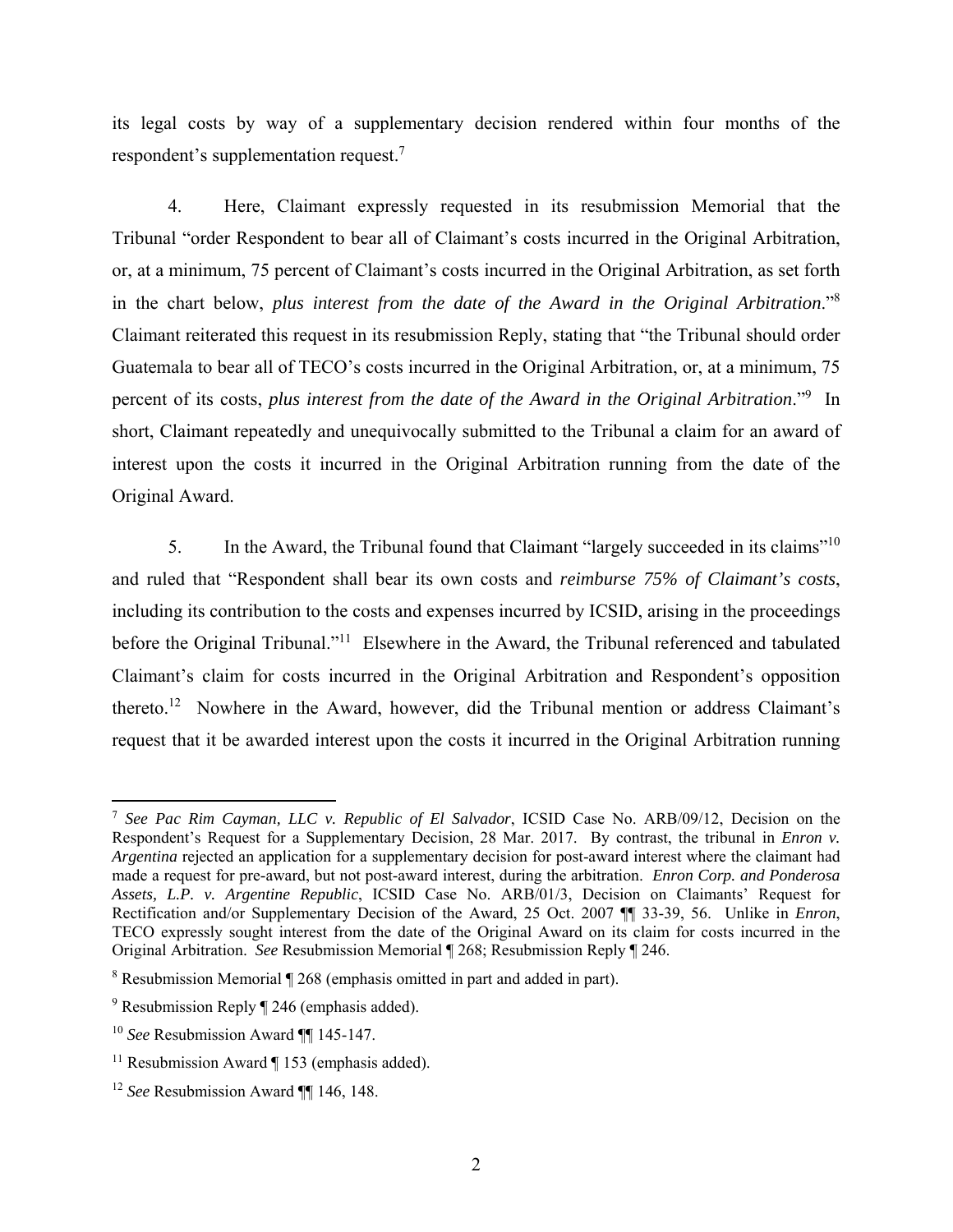from the date of the Original Award. It thus is apparent that the Tribunal omitted to decide that question.

6. The omission is material, because 75 percent of Claimant's costs incurred in the Original Arbitration amounts to US\$ 7,520,695.39 in nominal terms (before interest),<sup>13</sup> and, if interest is applied on that amount at the US Prime rate plus 2 percent as from 19 December 2013, the date of the Original Award, such interest amounts to US\$ 3,454,058.70 as of 31 May 2020.

7. This also means that the Tribunal's omission to decide this question has the consequence of awarding Claimant, in effect, only approximately 50 percent of its costs in the Original Arbitration, rather than 75 percent of those costs.<sup>14</sup> Such an outcome is not consistent with the Original Award or the Tribunal's resubmission Award. To recall, the Original Award held that "costs should be apportioned based on the principle the costs follow the event" and "reimburse[d] 75 percent of the costs supported by the Claimant" because "Claimant ha[d] been successful in its arguments regarding jurisdiction, as well as in establishing the Respondent's responsibility."15 The Parties' relative success in the Original Arbitration has not been altered by the resubmission Award; indeed, if anything, Claimant has increased its success relative to Respondent in light of the significant additional damages awarded to Claimant in the resubmission Award.

8. With respect to the interest rate that should be applied to 75 percent of Claimant's costs incurred in the Original Arbitration, the interest rate should be set at the US Prime rate plus 2 percent, for the reasons articulated in the Award.16

\* \* \*

 $\overline{a}$ 

<sup>&</sup>lt;sup>13</sup> *See* Resubmission Award ¶ 146 (indicating that Claimant's total costs incurred in the original arbitration amounted to US\$ 10,027,593.86; 75% of that amount equals US\$ 7,520,695.39).

<sup>&</sup>lt;sup>14</sup> Calculated by comparing the US\$ 7,520,695.39 against the total costs claimed by Claimant in the original arbitration updated at the US Prime rate plus 2% through 31 May 2020.

<sup>&</sup>lt;sup>15</sup> Original Award  $\P$  777-779.

<sup>16</sup> *See* Resubmission Award ¶ 135 ("[T]he Tribunal again considers that the appropriate rate is one that the Claimant would have been expected to pay to repair the injury. Here, the majority of the Tribunal agrees with the Original Tribunal that the US Prime rate of interest plus 2%, payable both pre- and post-Award until the date of payment, is an appropriate rate.").